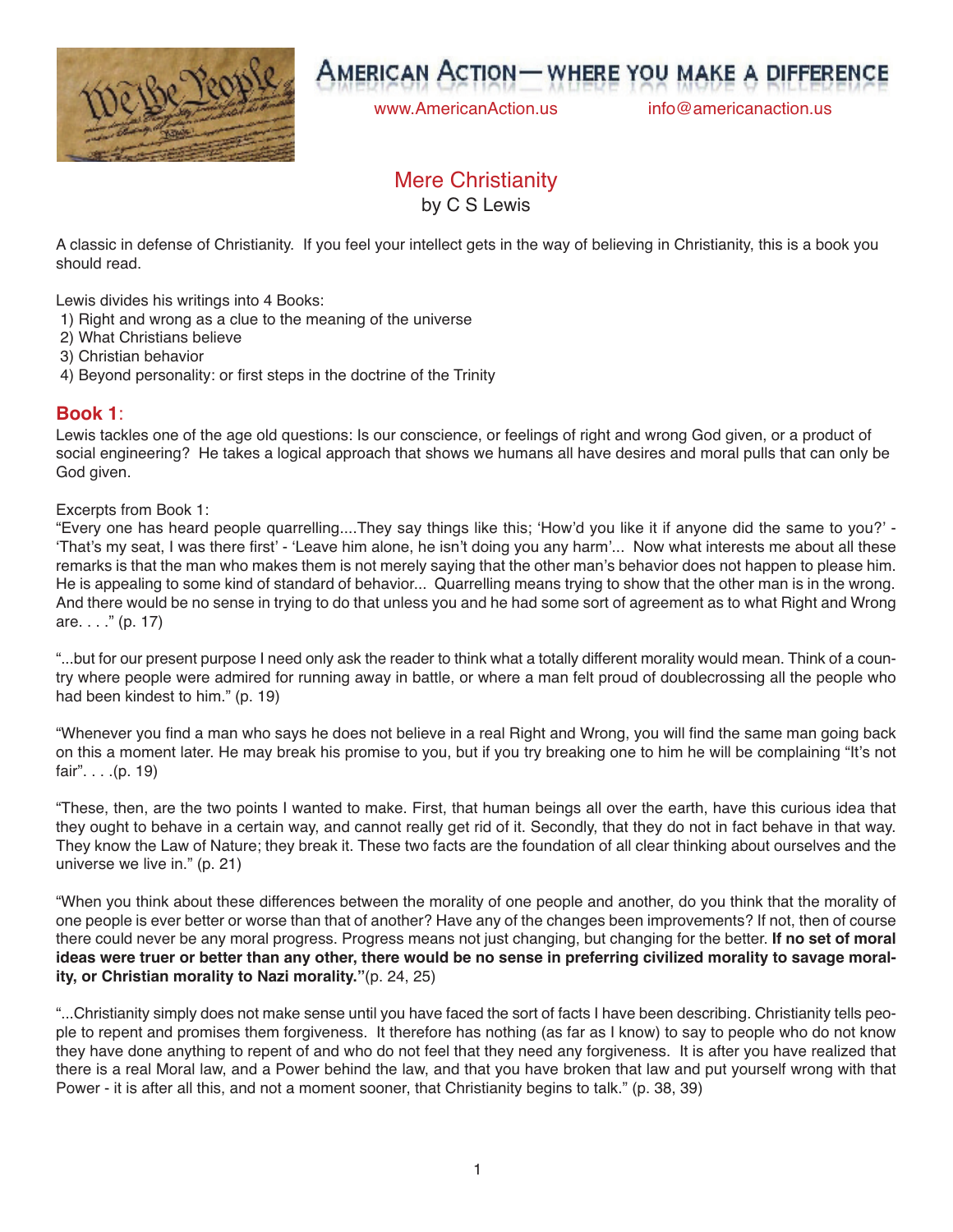## **Book 2:**

Lewis make comparisons between believers in a higher power and Atheists. Then he compares the God of the Bible and non-Christian gods. Lewis asks the question that had caused him to abandon Christianity years earlier. "If a good God made the world why has it gone wrong?"

#### Excerpts from Book 2:

"Christians, then, believe that an evil power has made himself for the present the Prince of this World. And, of course, that raises problems. Is this state of affairs in accordance with God's will or not? If it is, He is a strange God, you say; and if it is not, how can anything happen contrary to the will of a being with absolute power? . . .**God created things which had free will. That means creatures which can go either wrong or right.** . . . If a thing is free to be good it is also free to be bad. And free will is what has made evil possible. **Why, then, did God give them free will?** Because free will, though it makes evil possible, is also the only thing that makes possible any love or goodness or joy worth having. A world of automata - creatures that worked like machines - would hardly be worth creating. The happiness which God designs for His higher creatures is the happiness of being freely, voluntarily united to Him . . . **And for that they must be free.**

#### Of course God knew what would happen if they used their freedom the wrong way; apparently He thought it worth **the risk.**

When we have understood about free will, we shall see how silly it is to ask, as somebody once asked me: "Why did God make a creature of such rotten stuff that it went wrong?" The better stuff a creature is made of - the cleverer and stronger and freer it is - then the better it will be if it goes right, but also the worse it will be if it goes wrong.

[So] how did the Dark Power go wrong? . . . . The moment you have a self at all, there is a possibility of putting yourself first - wanting to be the Center - wanting to be God, in fact. That was the sin of Satan; and that was the sin he taught the human race. . . . What Satan put into the heads of our remote ancestors was the idea that they could "be like gods" - could set up on their own as if they had created themselves - be their own masters - invent some sort of happiness for themselves outside God, apart from God. And out of that hopeless attempt has come nearly all that we call human history - money, poverty, ambition, war, prostitution, classes, empires, slavery - the long terrible story of man trying to find some**thing other than God which will make him happy.**

The reason why it can never succeed is this, **God made us:** invented us as a man invents an engine. A car is made to run on gasoline, and it would not run properly on anything else. Now God designed the human machine to run on Himself. He Himself is the fuel our spirits were designed to burn; or the food our spirits were designed to feed on. There is no other. . . . God cannot give us a happiness and peace apart from Himself, because it is not there. There is no such thing." (p. 51-54)

**"That is the key to history.** Terrific energy is expended - civilisations are built up - excellent institutions devised; **but each time something goes wrong.** Some fatal flaw always brings the selfish and cruel people to the top and it all slides back into misery and ruin. In fact, the machine conks." (p. 54)

"Then comes the real shock. Among these Jews there suddenly turns up a man who goes about talking as if He was God. He claims to forgive sins. He says He has always existed. He says He is coming to judge the world at the end of time."

"I am trying here to prevent anyone saying the really foolish thing that people often say about Him; 'I'm ready to accept Jesus as a great moral teacher, but I don't accept His claim to be God.' That is the one thing we must not say. A man who was merely a man and said the sort of things Jesus said would not be a great moral teacher. He would either be a lunatic. . . . or else he would be the Devil of Hell. You must make your choice." (p. 54-56)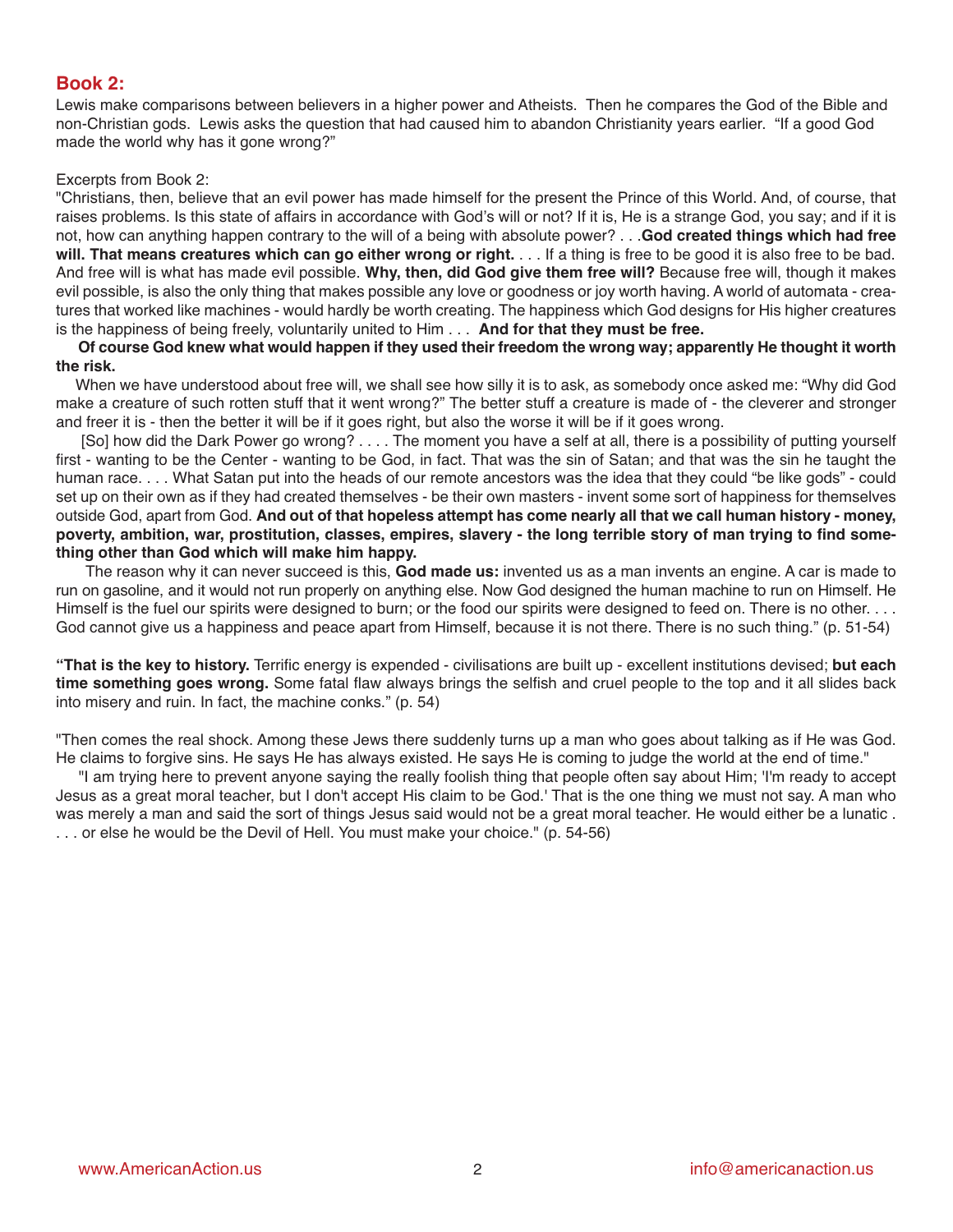## **Book 3**:

Lewis discusses virtues, morality, marriage and "The Great Sin"- pride.

#### Excerpts from Book 3:

"There is a story about a schoolboy who was asked what he thought God was like. He replied that, as far as he could make out, God was ʻThe sort of person who is always snooping around to see if anyone is enjoying himself and then trying to stop it. . . .In reality, moral rules are directions for running the human machine. Every moral rule is there to prevent a breakdown, or a strain, or a friction, in the running of that machine. That is why these rules at first seem to be constantly interfering with our natural inclinations."(p. 69)

"What is the good of drawing up, on paper, rules for social behavior, if we know that, in fact, our greed, cowardice, ill temper, and self-conceit are going to prevent us from keeping them? I do not mean for a moment that we ought not to think, and think hard, about improvements in our social and economic system. What I do mean is that all that thinking will be mere moonshine unless we realize that nothing but the courage and unselfishness of individuals is ever going to make any system work properly. . . . You cannot make men good by law; and without good men you cannot have a good society. That is why we must go on to think of the second thing: morality inside the individual." (p. 72)

"Again, Christianity asserts that every individual human being is going to live for ever, and this must be either true or false. Now there are a good many things which would not be worth bothering about if I were going to live only seventy years, but which I had better bother about very seriously if I am going to live for ever."(p. 73)

"...We might think that, provided you did the right thing, it did not matter how or why you did it - whether you did it willingly or unwillingly,... through fear of public opinion or for its own sake. But the truth is that right actions done for the wrong reasons do not help to build the internal quality or character called a ʻvirtue,' and it is this quality or character that really matters." (p. 77)

"The first thing to get clear about Christian morality between man and man is that in this department Christ did not come to preach any brand new morality. The Golden rule of the New testament (Do as you would be done by) is a summing up of what everyone, at bottom, had always known to be right. Really great moral teachers never do introduce new moralities: it is quacks and cranks who do that." (78)

"Does loving your enemy mean not punishing him?.... It is, therefore, in my opinion, perfectly right for a Christian judge to sentence a man to death or a Christian soldier to kill an enemy. I always have thought so, ever since I became a Christian, and long before the war, and I still think so now that we are at peace. It is no good quoting "Thou shalt not kill." There are two Greek words: the ordinary word to kill and the word to murder. And when Christ quotes that commandment He uses the murder one in all three accounts, Matthew, Mark, and Luke. And I am told there is the same distinction in Hebrew. All killing is not murder any more than all sexual intercourse is adultery. ...the Christian in arms for the defense of a good cause - is one of the great Christian ideas. War is a dreadful thing, and I can respect an honest pacifist, though I think he is entirely mistaken." (p. 106, 107)

"...power is what Pride really enjoys: there is nothing makes a man feel so superior to others as being able to move them about like toy soldiers." (p. 110)